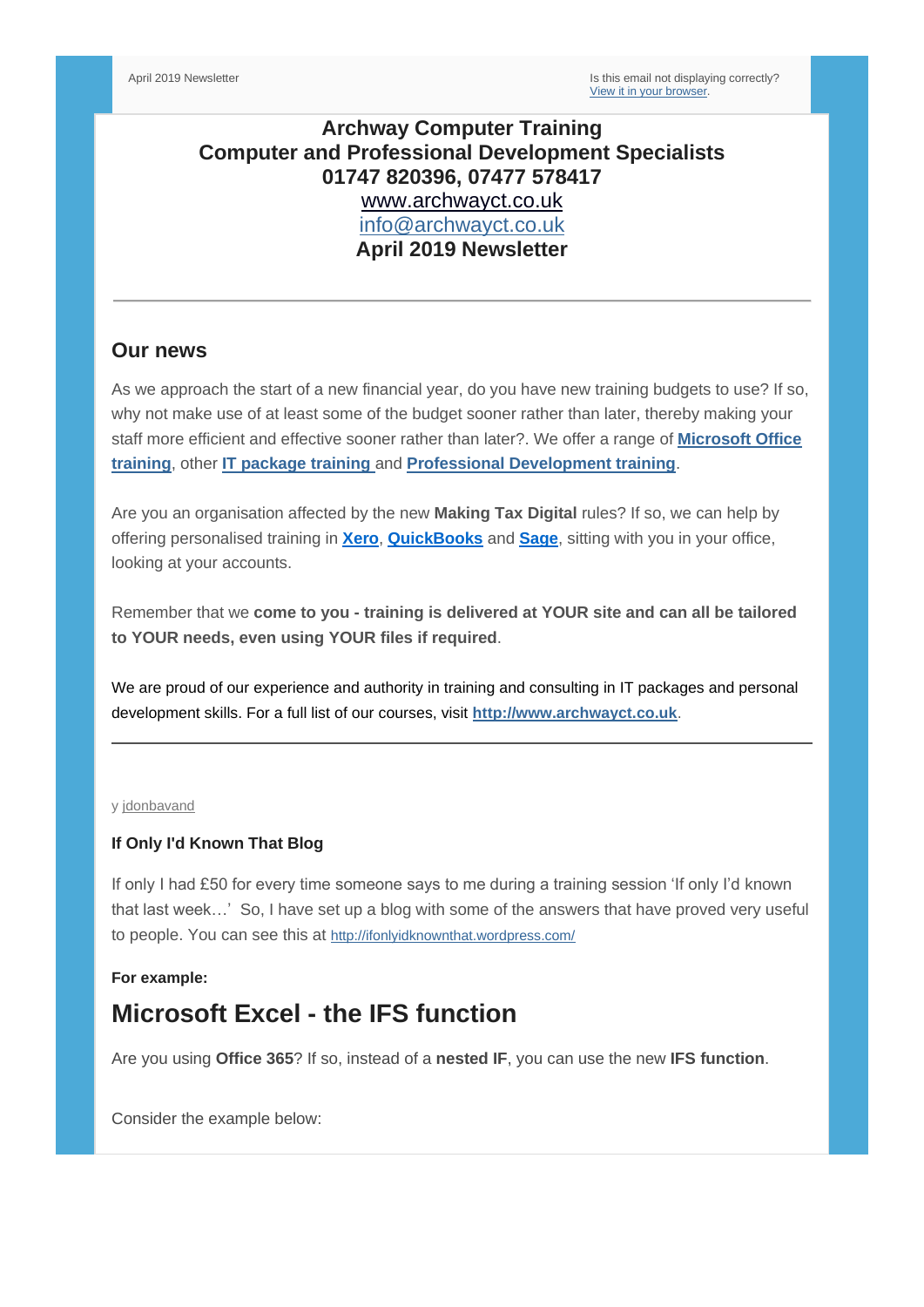| A <sub>9</sub> | E<br>٠                                                                                                                                            | $f_x$<br>$\times$ |        |   |  |  |  |  |
|----------------|---------------------------------------------------------------------------------------------------------------------------------------------------|-------------------|--------|---|--|--|--|--|
|                | A                                                                                                                                                 | B                 | C.     | D |  |  |  |  |
| 1              | <b>Name</b>                                                                                                                                       | Mark              | Result |   |  |  |  |  |
| 2              | Davies                                                                                                                                            | 72                |        |   |  |  |  |  |
| 3              | Garth                                                                                                                                             | 89                |        |   |  |  |  |  |
| 4              | Lewis                                                                                                                                             | 51                |        |   |  |  |  |  |
| 5              | McRae                                                                                                                                             | 90                |        |   |  |  |  |  |
| 6              | Reeves                                                                                                                                            | 76                |        |   |  |  |  |  |
| 7              | Smith                                                                                                                                             | 87                |        |   |  |  |  |  |
| 8              | Jones                                                                                                                                             | 55                |        |   |  |  |  |  |
| 9              |                                                                                                                                                   |                   |        |   |  |  |  |  |
| 10             | If the mark is over 80, result is "A", if the mark is over 70, result is<br>"B". If the mark is over 60, result is "C" but less than 60 is "FAIL" |                   |        |   |  |  |  |  |
| 11             |                                                                                                                                                   |                   |        |   |  |  |  |  |
| 12             |                                                                                                                                                   |                   |        |   |  |  |  |  |
| 13             |                                                                                                                                                   |                   |        |   |  |  |  |  |

We would generally use a nested IF to work out the exam score, the formula being:

### **=IF(B2>80,"A",IF(B2>70,"B",IF(B2>60,"C","FAIL")))**

| ÷.<br><b>YEAR</b><br>$\bar{\mathbf{v}}$ |             | $f_x$<br>$\times$<br>$\checkmark$ |                                                   |   |   |
|-----------------------------------------|-------------|-----------------------------------|---------------------------------------------------|---|---|
|                                         |             |                                   | =if(b2>80,"A",if(b2>70,"B",if(b2>60,"C","FAIL"))) |   |   |
|                                         | А           | B                                 | r                                                 | D | E |
|                                         | <b>Name</b> | Mark                              | Result                                            |   |   |
| 2                                       | Davies      | 72                                | =if(b2>80,"A",if(b2>70,"B",if(b2>60,"C","FAIL"))) |   |   |
| 3                                       | Garth       | 89                                |                                                   |   |   |
| 4                                       | Lewis       | 51                                |                                                   |   |   |
| 5                                       | McRae       | 90                                |                                                   |   |   |
| 6                                       | Reeves      | 76                                |                                                   |   |   |
|                                         | Smith       | 87                                |                                                   |   |   |
| 8                                       | Jones       | 55                                |                                                   |   |   |
|                                         |             |                                   |                                                   |   |   |

Now, using Office 365, we can use an IFS function, where the syntax is

**=IFS(logical test1, value if true, logical test2, value if true, logical test3, value if true, ……)**

so in this case:

```
=IFS(B2>80,"A",B2>70,"B",B2>60,"C",B2<=60, "FAIL")
```

|   | $\overline{\phantom{a}}$ | $f_x$ | =IFS(B2>80,"A",B2>70,"B",B2>60,"C",B2<=60,"FAIL") |                                                   |                                                                                           |  |  |
|---|--------------------------|-------|---------------------------------------------------|---------------------------------------------------|-------------------------------------------------------------------------------------------|--|--|
|   | А                        | В     |                                                   | D                                                 |                                                                                           |  |  |
|   | Name                     | Mark  | Result                                            |                                                   |                                                                                           |  |  |
| 2 | Davies                   | 72    |                                                   | =IFS(B2>80,"A",B2>70,"B",B2>60,"C",B2<=60,"FAIL") |                                                                                           |  |  |
| 3 | Garth                    | 89    |                                                   |                                                   | IFS(logical test1, value if true1, [logical test2, value if true2], [logical test3, value |  |  |
|   | Lewis                    | 51    |                                                   |                                                   |                                                                                           |  |  |
| 5 | McRae                    | 90    |                                                   |                                                   |                                                                                           |  |  |
| 6 | Reeves                   | 76    |                                                   |                                                   |                                                                                           |  |  |
|   | Smith                    | 87    |                                                   |                                                   |                                                                                           |  |  |
| 8 | Jones                    | 55    |                                                   |                                                   |                                                                                           |  |  |
| 9 |                          |       |                                                   |                                                   |                                                                                           |  |  |

Find out more about our **[Microsoft Excel training](http://www.archwayct.co.uk/microsoft-office-training/microsoft-excel-training)** [o](http://www.jmdtraining.co.uk/microsoft-office-training/microsoft-excel-training)r our **[Office 365 training](http://www.archwayct.co.uk/microsoft-office-training/office-365-training)**.

# **Microsoft Excel - finding someone's school year from their date of birth**

School years run from September to August, so in general it depends on both the month that a child is born in as well as the year.

So if you have a list of dates of births and need to work out the school year that a child would be in for the next school year i.e. 2019 – 2020, what formula would you need?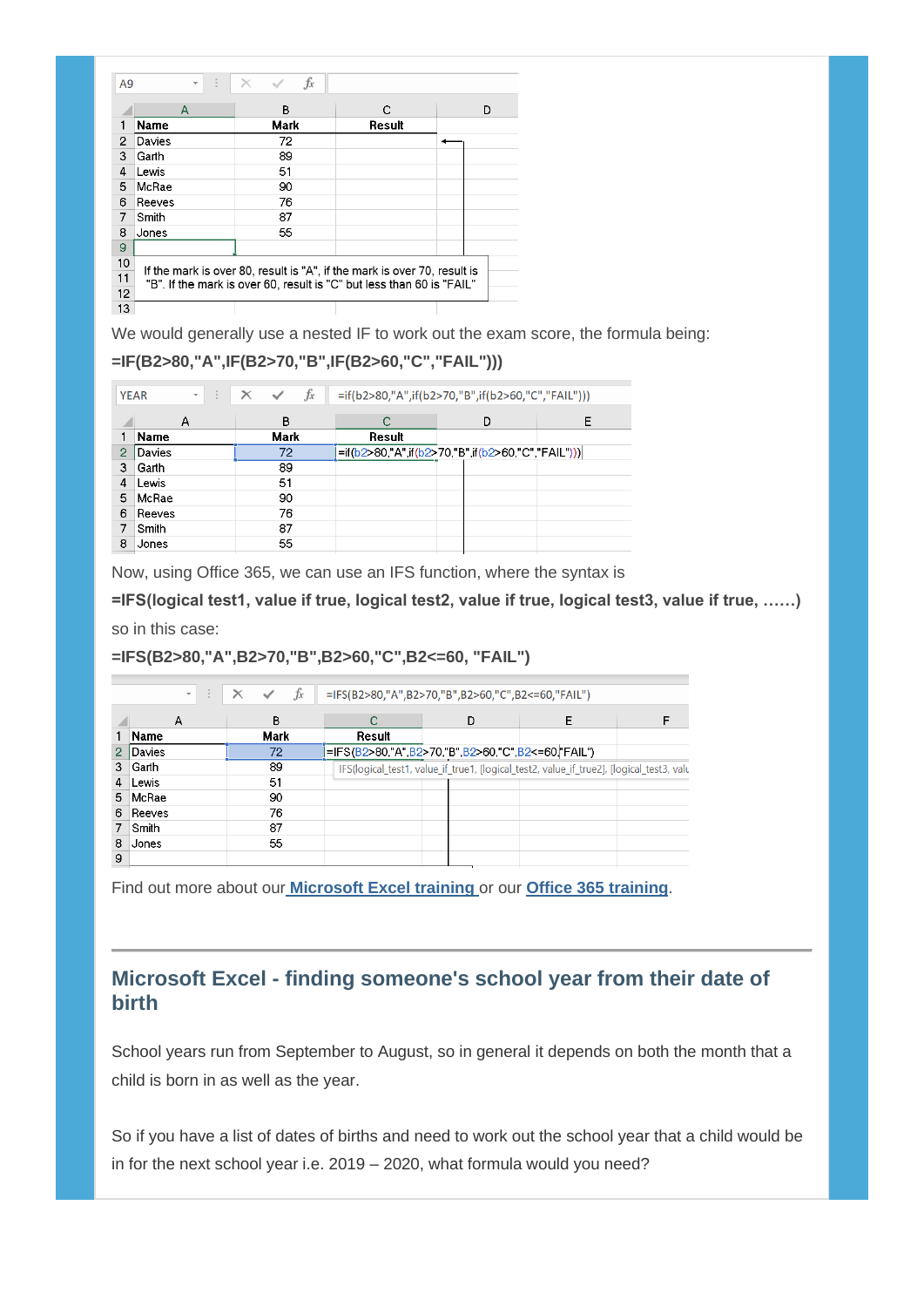| <b>B2</b>       | $\mathbf{v}$ .     | ÷÷.<br>$\times$ | $f_x$<br>$\checkmark$ | $=$ IF(MONTH(A2)<=8,2019-YEAR(A2)-4,2019-YEAR(A2)-3) |                    |           |   |
|-----------------|--------------------|-----------------|-----------------------|------------------------------------------------------|--------------------|-----------|---|
|                 | $\mathsf{A}$       | <sub>B</sub>    | C                     | D                                                    | E                  | F         | G |
|                 |                    | School          |                       |                                                      |                    |           |   |
|                 |                    | Year            |                       |                                                      |                    |           |   |
|                 |                    | 2019-           |                       |                                                      |                    |           |   |
| 1               | Date of birth 2020 |                 |                       |                                                      | 2019-2020          |           |   |
| $\overline{2}$  | 13/03/2011         | 4               |                       | September 2003 - August 2004                         | Year <sub>11</sub> | $15 - 16$ |   |
| 3               | 18/04/2015         | O               |                       | September 2004 - August 2005                         | Year <sub>10</sub> | $14 - 15$ |   |
| 4               | 16/05/2013         | 2               |                       | September 2005 - August 2006                         | Year <sub>8</sub>  | $13 - 14$ |   |
| 5               | 14/07/2012         | 3               |                       | September 2006 - August 2007                         | Year <sub>8</sub>  | $12 - 13$ |   |
| 6               | 14/10/2012         | 4               |                       | September 2007 - August 2008                         | Year <sub>7</sub>  | $11 - 12$ |   |
| 7               | 11/11/2013         | 3               |                       | September 2008 - August 2009                         | Year <sub>6</sub>  | $10 - 11$ |   |
| 8               |                    |                 |                       | September 2009 - August 2010                         | Year <sub>5</sub>  | $9 - 10$  |   |
| $\overline{9}$  |                    |                 |                       | September 2010 - August 2011                         | Year <sub>4</sub>  | $8 - 9$   |   |
| 10 <sup>1</sup> |                    |                 |                       | September 2011 - August 2012                         | Year <sub>3</sub>  | $7 - 8$   |   |
| 11              |                    |                 |                       | September 2012 - August 2013                         | Year <sub>2</sub>  | $6 - 7$   |   |
| 12              |                    |                 |                       | September 2013 - August 2014                         | Year <sub>1</sub>  | $5 - 6$   |   |
| 13              |                    |                 |                       | September 2014 - August 2015                         | Reception(Yr 0)    | $4 - 5$   |   |
| 14              |                    |                 |                       |                                                      |                    |           |   |
| 15 <sub>1</sub> |                    |                 |                       |                                                      |                    |           |   |

An **IF** statement will solve the issue. We need to see whether the month of someone's date of birth is less than or equal to 8.

The formula to use is

### **=IF(MONTH(A2)<=8,2019-YEAR(A2)-4,2019-YEAR(A2)-3)**

This works well for the school year beginning Sep 2019 but what if I wanted a formula that would work for any school year in the form of Sep 20xx to Aug 20xx+1.

If we put the school year in the form **20xx – 20xx+1** in the top cell of a column. The formula would become

## **=IF(MONTH(A2<=8),LEFT(\$C\$1,4)-YEAR(A2)-4,LEFT(\$C\$1,4)-YEAR(A2)-3)**

|                | $f_x$<br>÷<br><b>YEAR</b><br>=IF(MONTH(A2<=8),LEFT(\$C\$1,4)-YEAR(A2)-4,LEFT(\$C\$1,4)-YEAR(A2)-3)<br>$\times$<br>$\overline{\phantom{a}}$ |                |           |   |                              |                    |           |   |  |
|----------------|--------------------------------------------------------------------------------------------------------------------------------------------|----------------|-----------|---|------------------------------|--------------------|-----------|---|--|
|                | $\mathsf{A}$                                                                                                                               | B              | C         | D | E                            | F                  | G         | H |  |
|                |                                                                                                                                            | School         |           |   |                              |                    |           |   |  |
|                |                                                                                                                                            | Year           |           |   |                              |                    |           |   |  |
|                |                                                                                                                                            | 2019-          |           |   |                              |                    |           |   |  |
| 1              | Date of birth 2020                                                                                                                         |                | 2025-2026 |   |                              | 2019-2020          |           |   |  |
| $\overline{2}$ | 13/03/2011                                                                                                                                 |                | 4 3)      |   | September 2003 - August 2004 | Year <sub>11</sub> | $15 - 16$ |   |  |
| 3              | 18/04/2015                                                                                                                                 | 0              | 6         |   | September 2004 - August 2005 | Year 10            | $14 - 15$ |   |  |
| $\overline{4}$ | 16/05/2013                                                                                                                                 | $\overline{2}$ | 8         |   | September 2005 - August 2006 | Year <sub>8</sub>  | $13 - 14$ |   |  |
| 5              | 14/07/2012                                                                                                                                 | 3              | 9         |   | September 2006 - August 2007 | Year <sub>8</sub>  | $12 - 13$ |   |  |
| 6              | 14/10/2012                                                                                                                                 | 4              | 9         |   | September 2007 - August 2008 | Year <sub>7</sub>  | $11 - 12$ |   |  |
| 7              | 11/11/2013                                                                                                                                 | 3              | 8         |   | September 2008 - August 2009 | Year <sub>6</sub>  | $10 - 11$ |   |  |
| 8              |                                                                                                                                            |                |           |   | September 2009 - August 2010 | Year <sub>5</sub>  | $9 - 10$  |   |  |
| 9              |                                                                                                                                            |                |           |   | September 2010 - August 2011 | Year <sub>4</sub>  | $8 - 9$   |   |  |
| 10             |                                                                                                                                            |                |           |   | September 2011 - August 2012 | Year <sub>3</sub>  | $7 - 8$   |   |  |
| 11             |                                                                                                                                            |                |           |   | September 2012 - August 2013 | Year <sub>2</sub>  | $6 - 7$   |   |  |
| 12             |                                                                                                                                            |                |           |   | September 2013 - August 2014 | Year <sub>1</sub>  | $5 - 6$   |   |  |
| 13             |                                                                                                                                            |                |           |   | September 2014 - August 2015 | Reception(Yr 0)    | $4 - 5$   |   |  |
| $\overline{a}$ |                                                                                                                                            |                |           |   |                              |                    |           |   |  |